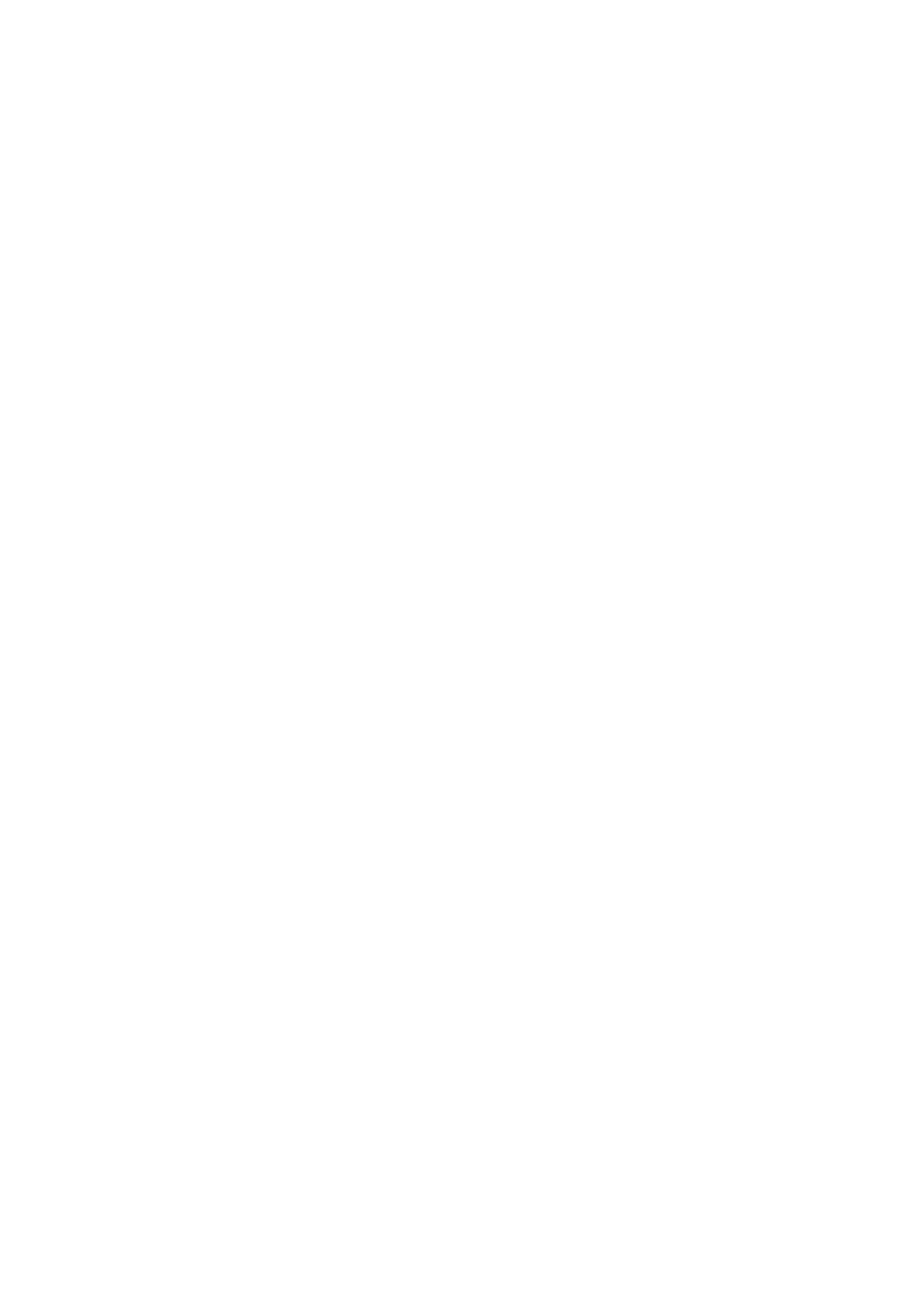#### **Key findings**

- In 2017, the amount of goods carried across the Alps reached a new record of 216.2 million tonnes, 3.3% more than in 2016.
- The number of heavy goods vehicles (HGV) crossing the Alps by road has also reached a new record level at 10.9 million, +4.3% more than in 2016. They carried a total of 145.9 million tonnes of goods (+4.9% compared with 2016) across the Alps. While the number of HGV crossing the Swiss Alps fell by -2.1% (to about 950'000 HGV, a new record low in the past 20 years), it grew by +3.7% in France and by +5.5% in Austria. For the first time, more than 7 million HGV crossed the Austrian Alps, 2.3 million of which on the Brenner alone.
- 70.2 million tonnes of goods were carried by rail across the Alps in 2017, almost the same amount as in 2016. Rail volumes decreased significantly in Switzerland (-5.3%) but increased in Austria (+3.4%) and presumably also in France (no comparison possible due to change in data source). The decrease in Switzerland is mainly due to temporary closures of some main access routes (the Rhine valley line near Rastatt during 50 days in August and September and the Luino line during half a year from June till December 2017).
- Overall, the share of rail in all transalpine traffic fell to 32.5% only in 2009 was it slightly lower. In Switzerland it fell to 69.9% (after the record level of 71% in 2016). In Austria, the share of rail fell for the first time below 30% (29.8%) while it was stable in France (7.7%).
- Switzerland's share in total transalpine traffic decreased to 18%, the lowest level since 2003 while Austria's share reached a record level of 61.6% (France's share remained more or less constant at 20.4%). This suggests that some traffic has shifted from Switzerland to Austria.

#### **1 Transport volume**

Overall, transalpine<sup>1</sup> freight transport volumes rose from 209.4 million tonnes in 2016 to 216.2 million tonnes in 2017 (+3.2%). The amount of freight transported across the Alps thus reached a new record level. More than two thirds (67.5%) of this amount was carried by road. The 145.9 million tonnes represent a new record level, +4.9% more than the previous record in 2007 (before the economic crisis). The remaining 32.5%, or 70.2 million tonnes of freight, were carried by rail, which is slightly below the record value of 2016.



 $1$  This report covers a total of 16 Alpine crossings between Ventimiglia at the French-Italian border on the Mediterranean coast in the south and the Wechsel crossing between Styria and Lower Austria in the east.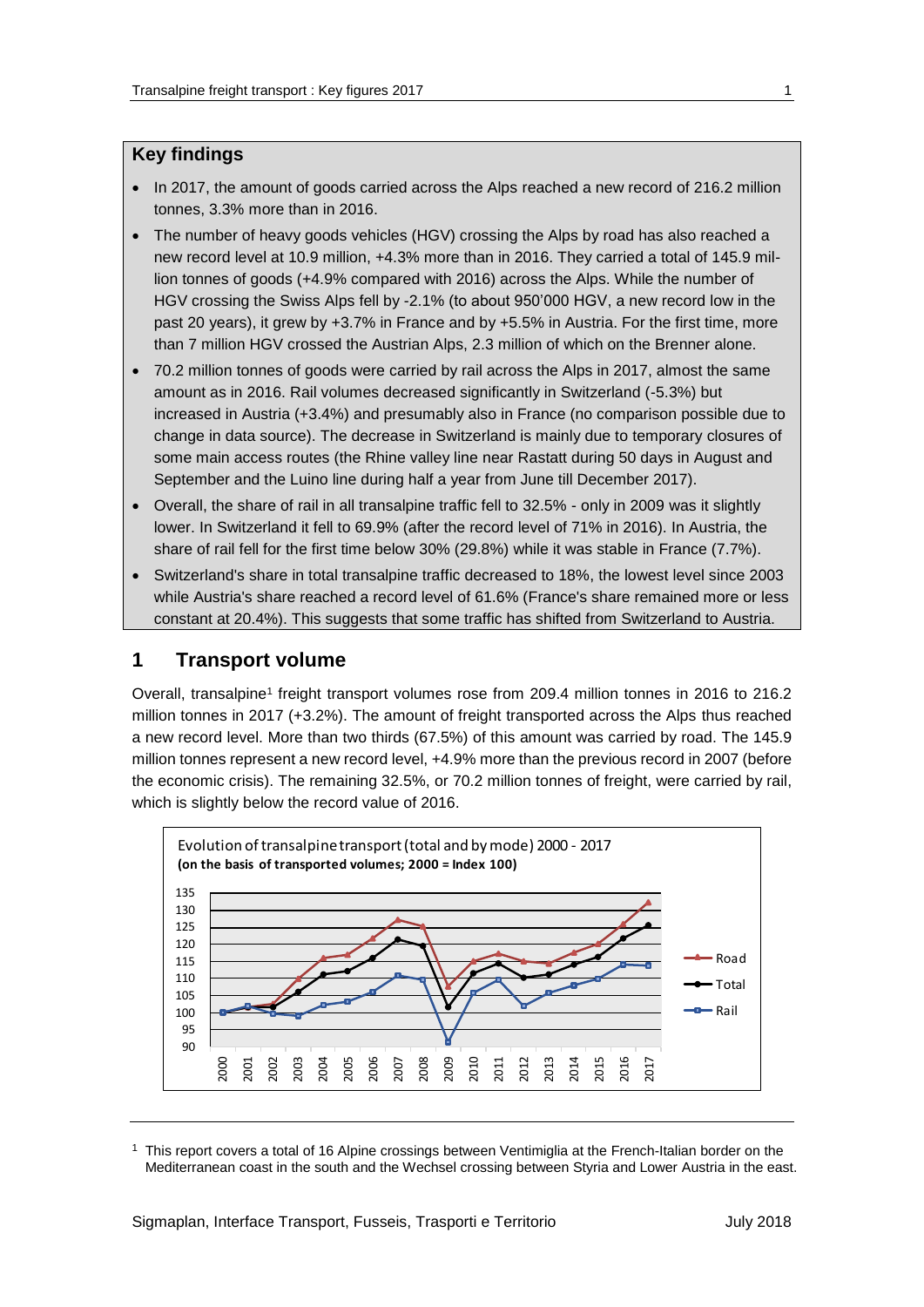The large majority of freight crossed the Alps in Austria (133.2 million tonnes or 62% of the total transport volume). France assumed an amount of 44.1 million tonnes and Switzerland one of 38.9 million tonnes; 20% and 18% respectively). The share of Switzerland was around one percentage point lower than in 2016 and the lowest since 2003. By contrast, the share of Austria was around one percentage point higher than in 2016 and the highest ever. This suggests that some transalpine traffic has shifted from Switzerland to Austria. This development may partly be explained by the closures of some important rail access lines on the Swiss side and the increase in the Swiss heavy vehicle fee at the beginning of 2017.



### **2 Modal share**

In 2017, the modal share of rail on the whole Alpine arc decreased slightly to 32.5% (after 33.6% in the previous year). Only in 2009 was the share of rail slightly lower (at 32.2%). This is primarily the result of the restricted availability of the rail infrastructure on the access lines to the Swiss Alpine crossings. However, there are big differences between the three countries: in Switzerland, the modal share of rail fell to slightly less than 70% (after the record value of 71% in 2016), in Austria it was for the first time below 30% and in France it only accounted for close to 8% (similar to 2016) of all goods carried across the Alps.

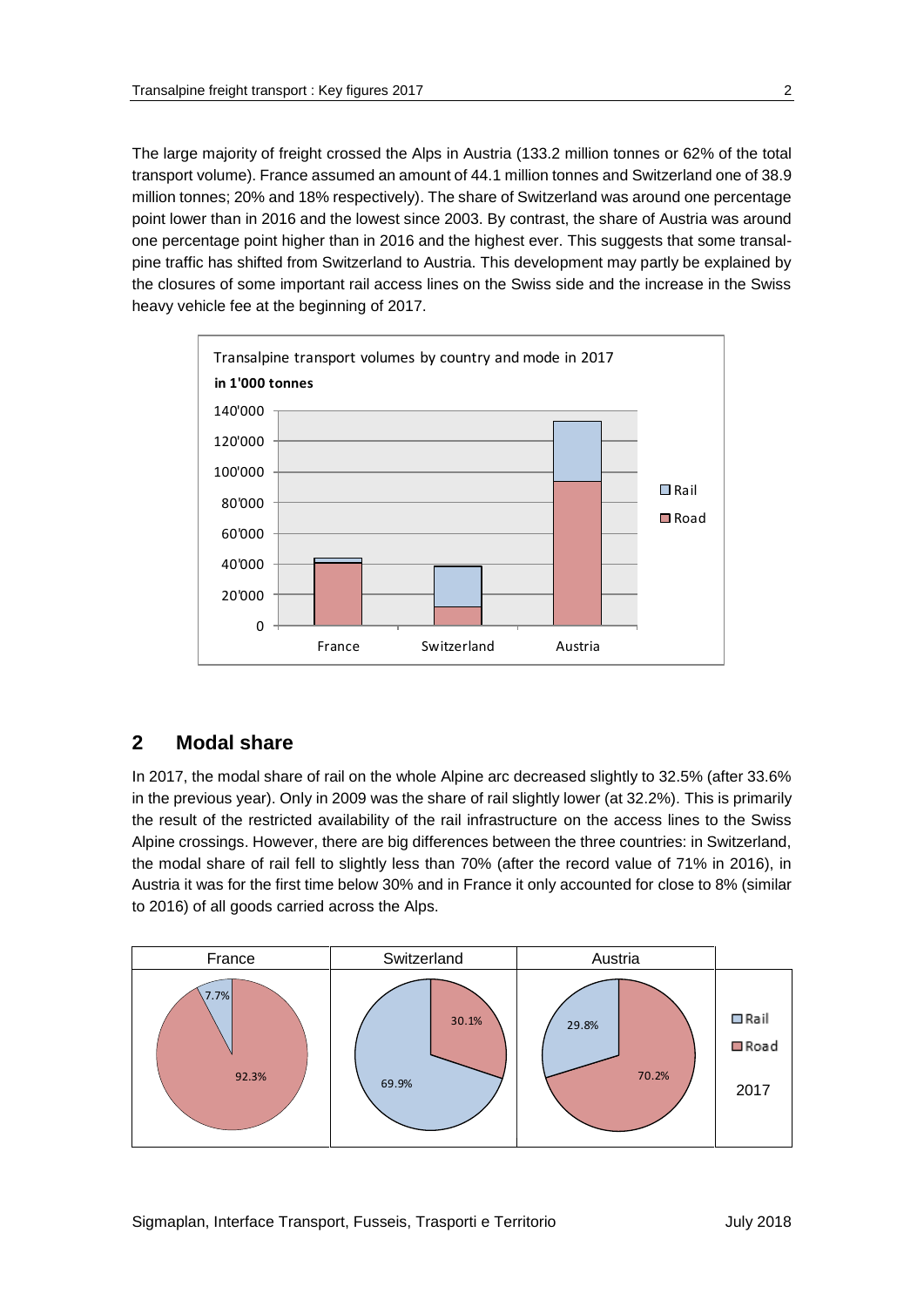## **3 Road**

In 2017, 145.9 million tonnes of goods were transported by road across the Alps, +4.9% more than in 2016. Road transport volumes increased in Austria (+6.1%) and in France (+3.9%), but hardly changed in Switzerland (-0.2%) despite the disturbances on the rail infrastructure. The distribution across the different countries was as follows: Austria 64%, France 28% and Switzerland 8%.

The total number of heavy goods vehicles (HGV) crossing the Alps increased in 2017 by +4.3% and reached a new record of 10.9 million HGV. The number of HGV was +5.5% higher in Austria and +3.7% higher in France, while in Switzerland it decreased by -2.1%. The number of HGV crossing the Alps in Switzerland fell to about 950'000 HGV in 2017, the lowest level since the mid-1990s. For the first time, more than 7 million HGV crossed the Austrian Alps. The figure below shows the evolution of the number of HGV by crossing from 2016 to 2017.



Among the most important road crossings (share of HGV more than 4% of the total), only Gotthard saw a slight decrease (-0.4% fewer HGV). The range of growth rates of the other important crossings is between +3.5% (Semmering) and +8.1% (Mont Blanc). The strong increase on the Mont Blanc is partly due to the closure of the nearby Grand St. Bernard tunnel for most of the fourth quarter 2017. The Brenner remains by far the most important road crossing: 2.3 million HGV (21.5% of the total) used that crossing in 2017, +6.1% more than in 2016.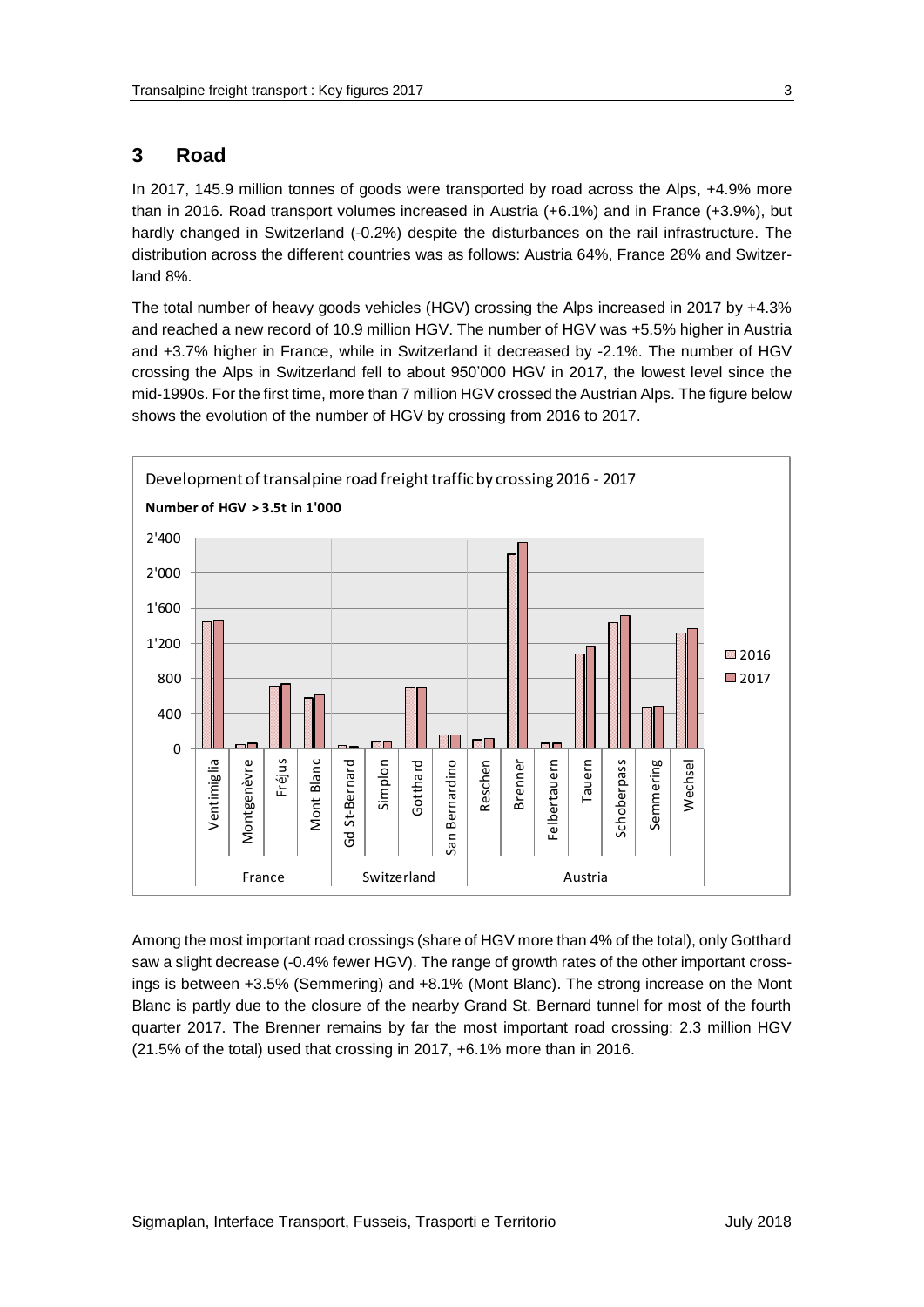#### **4 Rail**

After the record of 70.3 million tonnes of goods that were carried by rail across the Alps in 2016, transalpine rail volumes decreased marginally by -0.1% in 2017. Switzerland was mostly affected by the restricted availability of rail infrastructure on important access lines which is why its transalpine rail volumes decreased by -5.3%. By contrast, the rail transport volumes increased in Austria (+3.4%) and presumably in France (no comparison with previous years possible due to change in data source). The distribution across the different countries was: Austria 56%, Switzerland 39% and France 5%. The figure below shows the transport volumes in 2016 and 2017 by crossing and by production mode: conventional wagon load (WL), unaccompanied combined transport (containers, semi-trailers, swap bodies, UCT) and accompanied combined transport (whole HGV with drivers, ACT).



The evolution of transport volumes by rail between 2016 and 2017 was rather heterogeneous. Lower volumes were recorded at the Mont Cenis and especially at the Gotthard (-11.4%) which was mostly affected by the difficulties on the access lines in the north (incident at Rastatt) and the south (works to build the "4-meter-corridor" on the Luino line). The latter was the main reason for the shift of reserved capacities for freight trains from the Gotthard to the Simplon crossing. All other important crossings show increasing transport volumes. In France, no comparison with the corresponding values of the previous year is possible due to a change of data source. The increase on the Austrian crossings almost compensated the losses in Switzerland.

Looking at all Alpine crossings, the different production modes evolved as follows: the volumes in unaccompanied combined transport (UCT) show a strong growth (+6.3%) while the volumes in conventional wagon load decreased by -6.1%. Transport volumes in accompanied combined transport (ACT) which account for only 8% of the total transalpine transport volume on rail did not change ( -0.1%).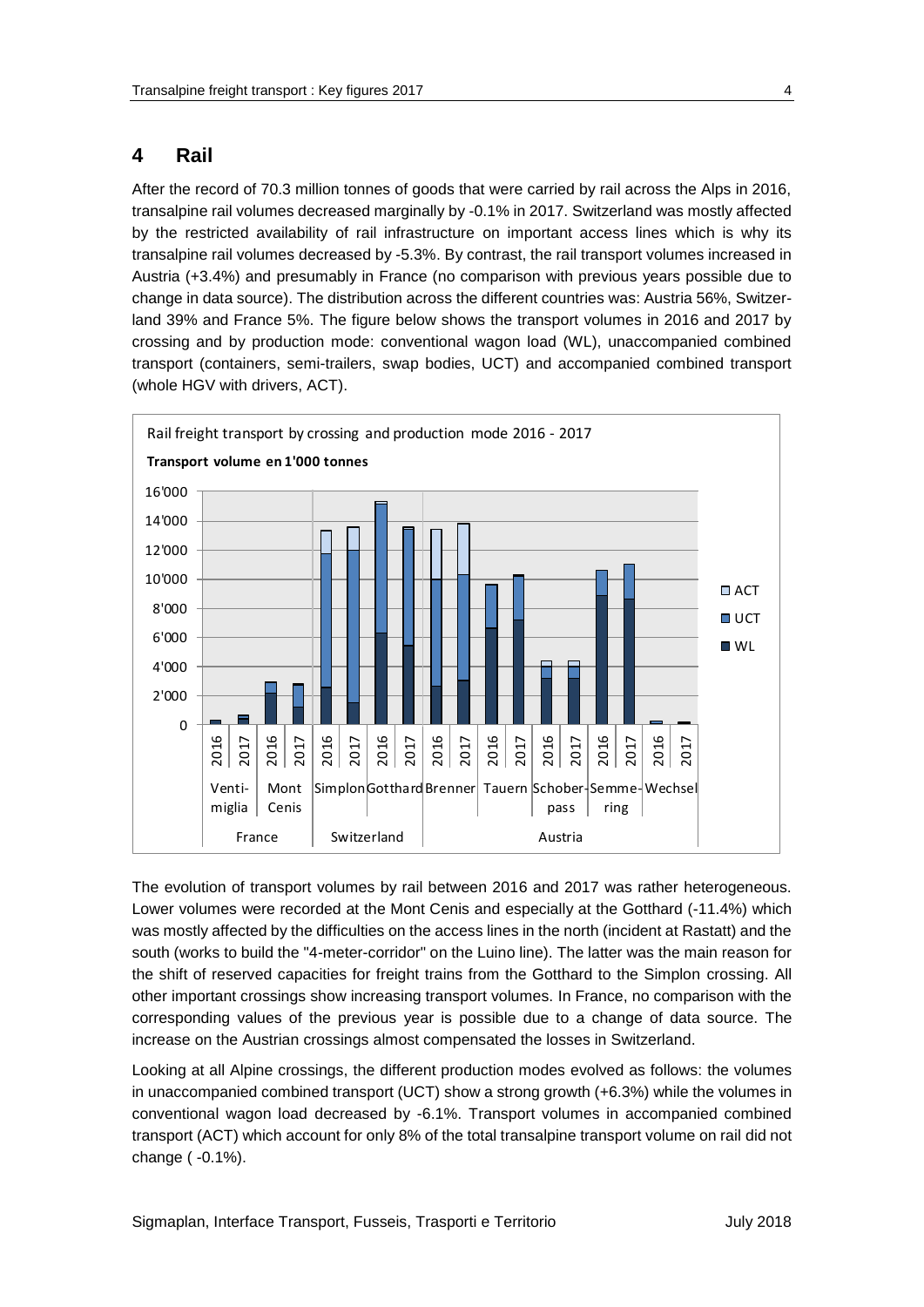|                          |                   | 2016        |           |              |           |            |            |             |  |
|--------------------------|-------------------|-------------|-----------|--------------|-----------|------------|------------|-------------|--|
|                          |                   |             |           | Rail         |           |            |            |             |  |
|                          |                   | Road        |           | <b>Total</b> | <b>WL</b> | <b>UCT</b> | <b>ACT</b> |             |  |
|                          |                   | <b>KHGV</b> | Kt        | Kt           | Kt        | Kt         | Kt         | <b>KHGV</b> |  |
|                          | Ventimiglia       | 1'450.3     | 19'338.8  | 336.8        | 336.8     | 0.0        |            |             |  |
| France                   | Montgenèvre       | 51.7        | 532.8     |              |           |            |            |             |  |
|                          | Fréjus/Mont Cenis | 703.9       | 10'578.7  | 2'918.2      | 2'192.3   | 674.5      | 51.4       | 2.2         |  |
|                          | Mont Blanc        | 574.8       | 8'736.1   |              |           |            |            |             |  |
| <b>Total France</b>      |                   | 2'780.7     | 39'186.3  | 3'254.9      | 2'529.0   | 674.5      | 51.4       | 2.2         |  |
|                          | Gd St-Bernard     | 37.2        | 437.2     |              |           |            |            |             |  |
|                          | Simplon           | 89.1        | 1'087.4   | 13'353.1     | 2'572.0   | 9'166.9    | 1'614.2    | 93.5        |  |
| Switzerland              | Gotthard          | 700.7       | 8'435.4   | 15'309.2     | 6'275.7   | 8'881.9    | 151.6      | 9.6         |  |
|                          | San Bernardino    | 148.1       | 1'765.3   |              |           |            |            |             |  |
| <b>Total Switzerland</b> |                   | 975.1       | 11'725.2  | 28'662.3     | 8'847.7   | 18'048.8   | 1'765.8    | 103.2       |  |
| Austria                  | Reschen           | 105.0       | 1'162.3   |              |           |            |            |             |  |
|                          | <b>Brenner</b>    | 2'209.9     | 33'484.7  | 13'402.1     | 2'619.2   | 7'334.6    | 3'448.3    | 157.0       |  |
|                          | Felbertauern      | 59.7        | 664.9     |              |           |            |            |             |  |
|                          | Tauern            | 1'084.0     | 15'064.3  | 9'682.4      | 6'661.8   | 2'903.7    | 116.9      | 7.9         |  |
|                          | Schoberpass       | 1'440.5     | 17'219.9  | 4'375.8      | 3'245.6   | 727.4      | 402.8      | 27.9        |  |
|                          | Semmering         | 471.0       | 5'421.2   | 10'635.6     | 8'863.4   | 1'772.2    |            |             |  |
|                          | Wechsel           | 1'312.5     | 15'158.7  | 259.9        | 136.5     | 123.4      |            |             |  |
| <b>Total Austria</b>     |                   | 6'682.6     | 88'176.0  | 38'355.8     | 21'526.5  | 12'861.3   | 3'968.0    | 192.8       |  |
| <b>Total 3 countries</b> |                   | 10'438.3    | 139'087.6 | 70'273.0     | 32'903.2  | 31'584.7   | 5'785.2    | 298.2       |  |

# **Transalpine traffic and transport data 2016 – 2017**

|                          |                   | 2017        |           |              |                         |          |            |             |  |
|--------------------------|-------------------|-------------|-----------|--------------|-------------------------|----------|------------|-------------|--|
|                          |                   |             |           | Rail         |                         |          |            |             |  |
|                          |                   | Road        |           | <b>Total</b> | <b>UCT</b><br><b>WL</b> |          | <b>ACT</b> |             |  |
|                          |                   | <b>KHGV</b> | Kt        | Kt           | Kt                      | Kt       | Kt         | <b>KHGV</b> |  |
| France                   | Ventimiglia       | 1'465.0     | 19'534.5  | 672.7        | 429.0                   | 243.7    |            |             |  |
|                          | Montgenèvre       | 56.7        | 584.6     |              |                         |          |            |             |  |
|                          | Fréjus/Mont Cenis | 740.6       | 11'130.6  | 2'739.2      | 1'242.8                 | 1'463.2  | 33.3       | 1.4         |  |
|                          | Mont Blanc        | 621.5       | 9'445.5   |              |                         |          |            |             |  |
| <b>Total France</b>      |                   | 2'883.8     | 40'695.3  | 3'411.9      | 1'671.8                 | 1'706.8  | 33.3       | 1.4         |  |
|                          | Gd St-Bernard     | 25.5        | 300.6     |              |                         |          |            |             |  |
|                          | Simplon           | 80.7        | 984.5     | 13'588.9     | 1'563.8                 | 10'381.1 | 1'643.9    | 100.2       |  |
| Switzerland              | Gotthard          | 697.7       | 8'568.7   | 13'562.1     | 5'469.7                 | 7'932.6  | 159.7      | 9.0         |  |
|                          | San Bernardino    | 150.4       | 1'848.0   |              |                         |          |            |             |  |
| <b>Total Switzerland</b> |                   | 954.2       | 11'701.8  | 27'150.9     | 7'033.5                 | 18'313.7 | 1'803.7    | 109.2       |  |
| Austria                  | Reschen           | 108.7       | 1'190.8   |              |                         |          |            |             |  |
|                          | <b>Brenner</b>    | 2'344.0     | 35'617.3  | 13'809.8     | 3'079.5                 | 7'242.1  | 3'488.2    | 159.5       |  |
|                          | Felbertauern      | 62.1        | 691.6     |              |                         |          |            |             |  |
|                          | Tauern            | 1'167.0     | 16'278.3  | 10'270.2     | 7'162.0                 | 3'040.7  | 67.5       | 4.4         |  |
|                          | Schoberpass       | 1'518.4     | 18'126.6  | 4'398.9      | 3'208.8                 | 804.8    | 385.3      | 26.8        |  |
|                          | Semmering         | 487.6       | 5'690.1   | 11'009.7     | 8'633.0                 | 2'376.7  |            |             |  |
|                          | Wechsel           | 1'364.7     | 15'946.9  | 180.8        | 94.9                    | 85.9     |            |             |  |
| <b>Total Austria</b>     |                   | 7'052.4     | 93'541.6  | 39'669.4     | 22'178.2                | 13'550.2 | 3'941.0    | 190.7       |  |
| <b>Total 3 countries</b> |                   | 10'890.4    | 145'938.7 | 70'232.2     | 30'883.5                | 33'570.8 | 5'777.9    | 301.4       |  |